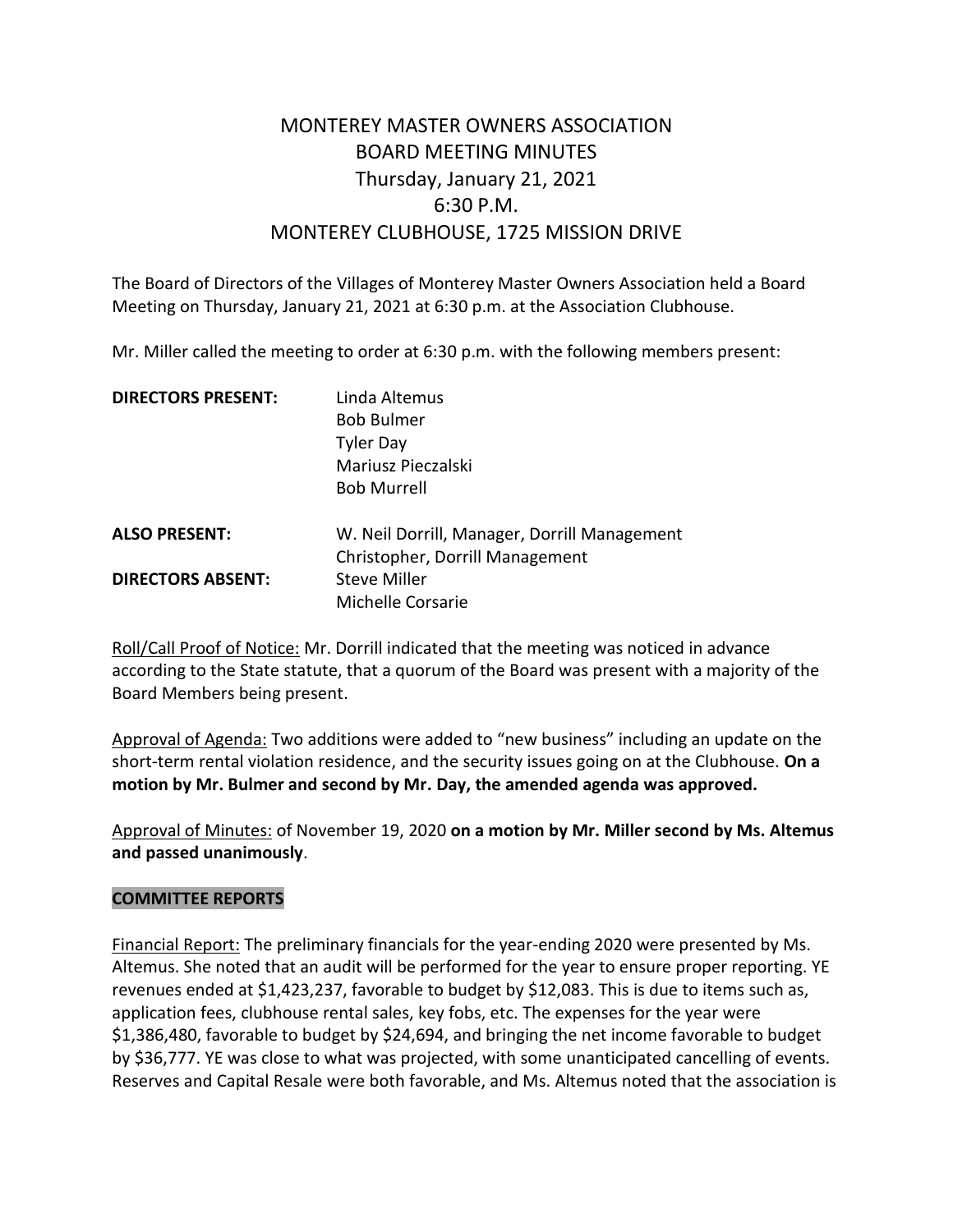in a satisfactory financial position. **A motion to accept the Treasurer's Report was made by Mr. Day, a second by Mr. Bulmer, and passed unanimously.**

**Additionally, a motion to accept the engagement letter for audit from the Phillips Harvey Group was made by Mr. Murrell, and a second by Mr. Day, with all in favor.**

Social Committee: Michelle Corsaire did not attend the meeting.

### **NEW BUSINESS**

Short Term Rental Violations, Updates: 8114 Costa Brava; Mr. Dorrill noted that we have received the third installment as part of their collection agreement. They have paid a total of \$1,353 in attorney's fees, \$300 in interest, and \$175 in late fees. The remaining balance is approximately \$2,200. On a separate note, they have continued to list and rent on AirBnB, and the Board has requested that GADC continue with an injunction for further action. They will have to collect additional fees with this lawsuit, and the association will recover costs.

Mr. Dorrill mentioned a separate residence that has been in violation of the association's shortterm rental violation policy. A demand letter was sent within 7-days of the arrest pertaining to illegal drug activity. Mr. Dorrill has asked the GADC Firm to draft a second letter for litigation related that matter.

An owner asked if a fining committee has been in place to handle situations as this. Neil noted that historically, the Board never had a fining committee in place. A committee allows to hear appeals, etc. A homeowner expressed his frustration with the vague by-laws/fines and suggests harsher penalties for violators. Mr. Dorrill followed-up stating the Florida State Statute limits the fining to \$1,000. He also indicated the Board is taking aggressive action on this.

Security Issues at Clubhouse: Mr. Dorrill brought attention to the illicit use of the Clubhouse on several occasions by groups of high schoolers. He indicated that the parents have been notified and key fobs have been suspended for 30 days. Mr. Murrell also specified the noise/disturbances that have occurred after 10 pm on the playground. When the Sheriff's office is called, they claim it is an "association problem." Mr. Day recommended a security officer to be present on Friday and Saturday nights to avoid these disturbances. Another member added that Brazil is present at the Clubhouse on Friday, Saturday, and Sunday nights from 4-10 pm.

#### **OLD BUSINESS**

Market Rate Adjustment for Allied Security Contract: Mr. Dorrill indicated that this addendum went into effect with the retro-active pay. The guardhouse employees have expressed their gratitude to the Board and the community.

Rear-Yard Drainage Encroachments: Letters will be drafted and sent to those in violation, and the committee to adhere to any appeals at the March meeting.